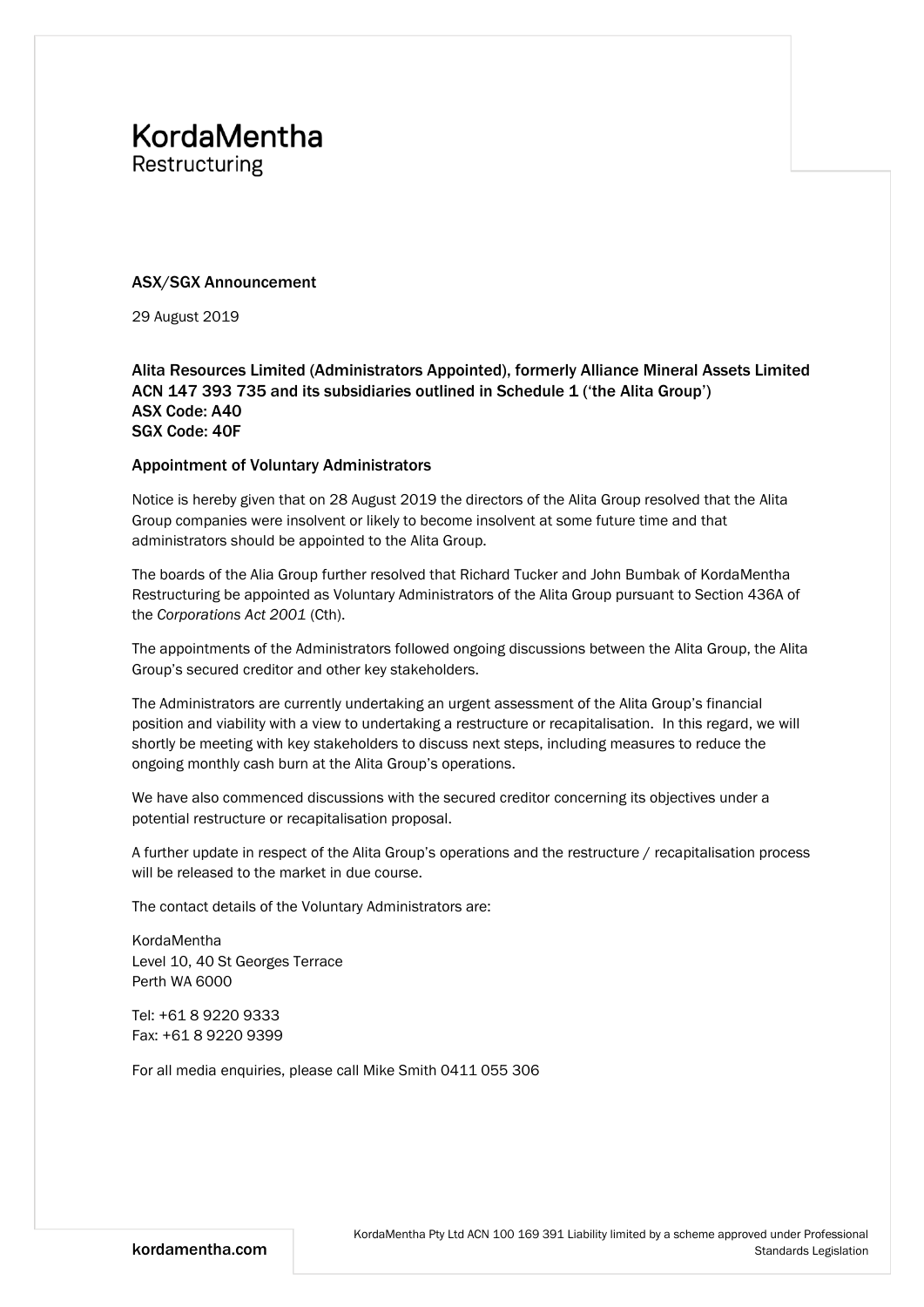#### About KordaMentha Restructuring

KordaMentha Restructuring is the distressed business division of KordaMentha, an advisory and investment firm that helps clients to grow, protect and recover value.

KordaMentha Restructuring works with companies in financial distress – to restructure and to stabilise the business or to recover value on behalf of stakeholders. They have over 170 professional staff with diverse backgrounds and deep experience from accounting and agriculture to mining and real estate.